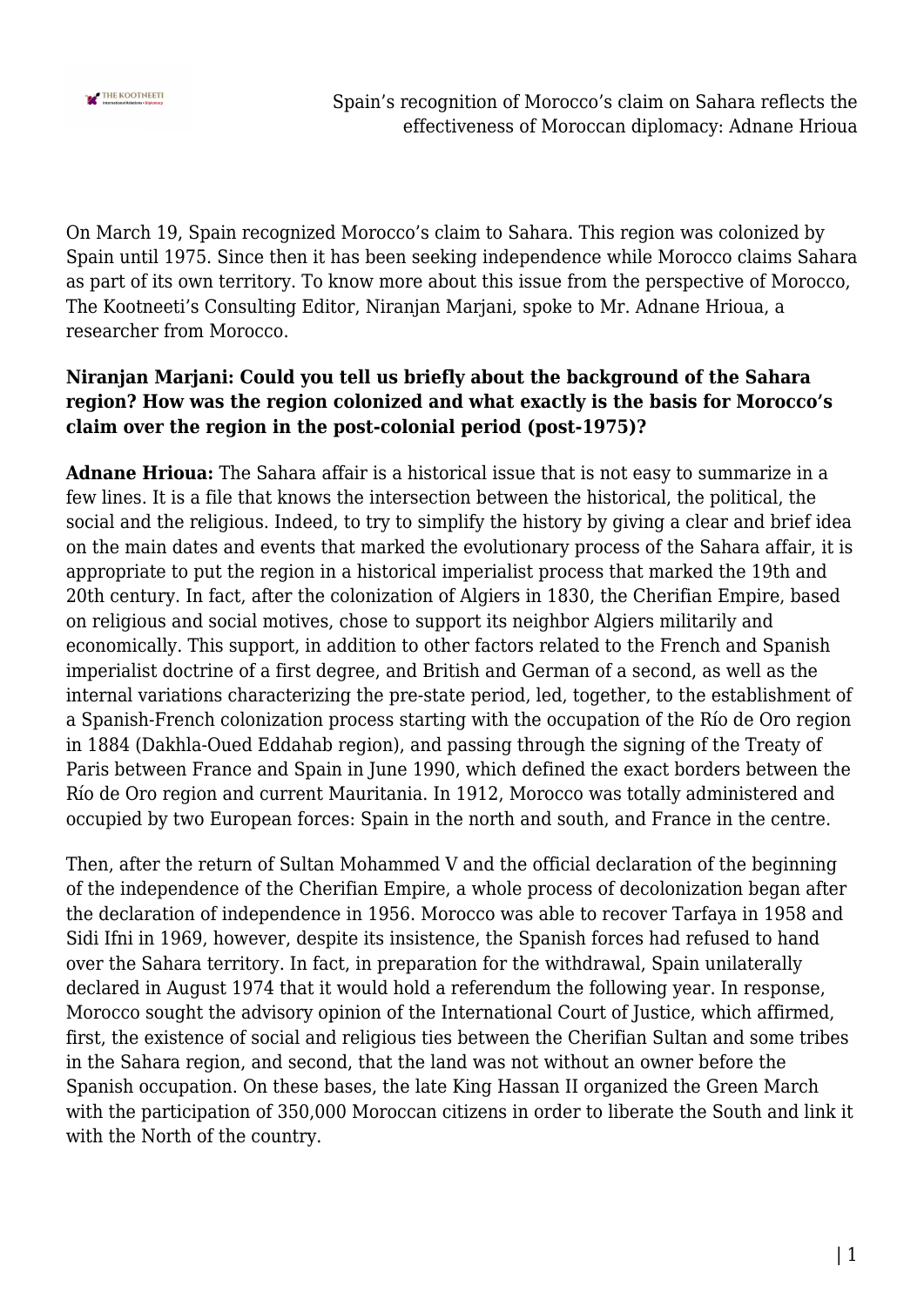

Spain's recognition of Morocco's claim on Sahara reflects the effectiveness of Moroccan diplomacy: Adnane Hrioua

After the departure of Spain, a series of military confrontations characterized the region with the entry of new actors in the game, namely Algeria and the Polisario. In 2007, Morocco presented an autonomy project that aims to grant the Saharan province autonomy to manage their local affairs themselves under Moroccan sovereignty as a solution and a Moroccan proposal to the dispute.



### **NM: Spain recognized that the Sahara region would operate autonomously under Morocco's rule. What are the factors that led to this decision by Spain?**

**AH:** First is the legitimacy of the Moroccan position. Since the outbreak of the question of the Moroccanity of the Sahara, Morocco has put forward applicable and rational proposals. The Moroccan Sahara is surrounded by a set of risk factors, namely terrorism and trafficking. Spain has no interest in leading to a destabilization of this region through the support of a separatist project that has no horizons. For this reason, it has supported the most realistic project that is on its negotiating table.

Second is the need to make a new balance in foreign relations on the part of Spain. Today, after a structural change in the world geopolitical composition, especially after the spread of covid-19, and the crisis resulting from the entry of Brahim GHALI on Spanish territory, Madrid was in an obligation to review its regional alliances and coalitions with the stakeholders in the Moroccan Sahara issue. From this, we believe that Madrid has found, after about a year of cold diplomatic relations with Rabat that the support of the Moroccan position plays in favor of its geopolitical and geostrategic interests. A series of issues have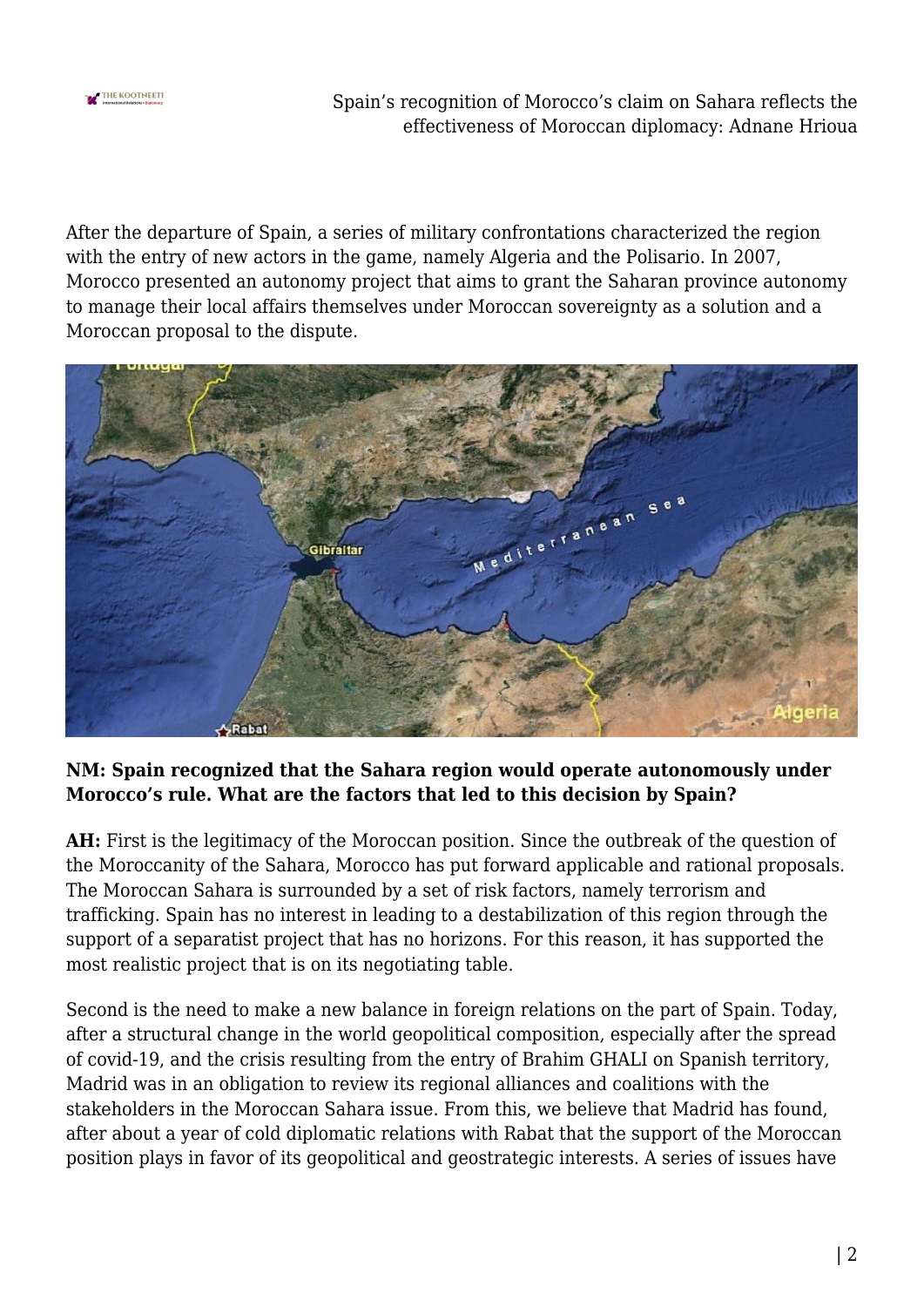

been addressed after the last visit of Spanish Prime Minister Pedro Sanchez to Morocco and his meeting with King Mohammed VI. This is a kind of re-evaluation of the gains made by the Spanish government from the file. In this context, we can well understand why former Spanish Prime Minister Zapatero chose to describe the Spanish decision as "a smart move.

Third, joint economic gains have played a fundamental role in this Spanish-Moroccan rapprochement. Spain is Morocco's leading economic partner. It has been able to replace France, which has held that position for years. The common interests, therefore, contributed to the preparation of a first basis for talks. In addition, Spain has lost about 1.16 billion euros after its exclusion from the "Marhaba" operation in the year 2021. It does not want to lose this figure again.

## **NM: Previously the United States had recognized the Sahara region as a part of Morocco when Morocco established diplomatic ties with Israel. Now Spain has also changed its stand. What is the geopolitical significance of the recognition that Morocco is getting?**

**AH:** The geopolitical implications of this recognition are multiple. First of all, this recognition reflects the effectiveness of Moroccan diplomacy. It is the fruit of a transformation of Moroccan foreign policy that I consider now more and more realistic in the treatment of regional and global issues. Moroccan positions on the Ukrainian-Russian issue reflect part of this realism.

Moreover, Moroccan advocacy and negotiation will become stronger after this support. It is a kind of consolidation and support of Moroccan diplomacy by giving Rabat a relatively winning negotiation card. Also, I see that Morocco has strengthened its diplomatic strategy with new and globally realistic convictional instruments. One only has to look at the website created by the Moroccan government called "Moroccan Sahara" and read the guide entitled "Moroccan Sahara: Illusions and Realities about the conflict – Guide for an effective advocacy", which gathers all the answers to the questions that arise in this matter, to understand that Morocco does not limit itself only to the diplomatic level in dealing with this issue.

In addition, there is a new geopolitical reality. After having had the political support of the first international military force and permanent member of the UN, the Western countries, while taking into consideration the autonomy of their foreign policies, are in a relatively different situation after 2020. They will be forced to resolve the issues from the colonial period, in order to prepare and focus on the new existential challenges coming from Russia and China. Currently, Europe is experiencing a threat not seen since the Second World War.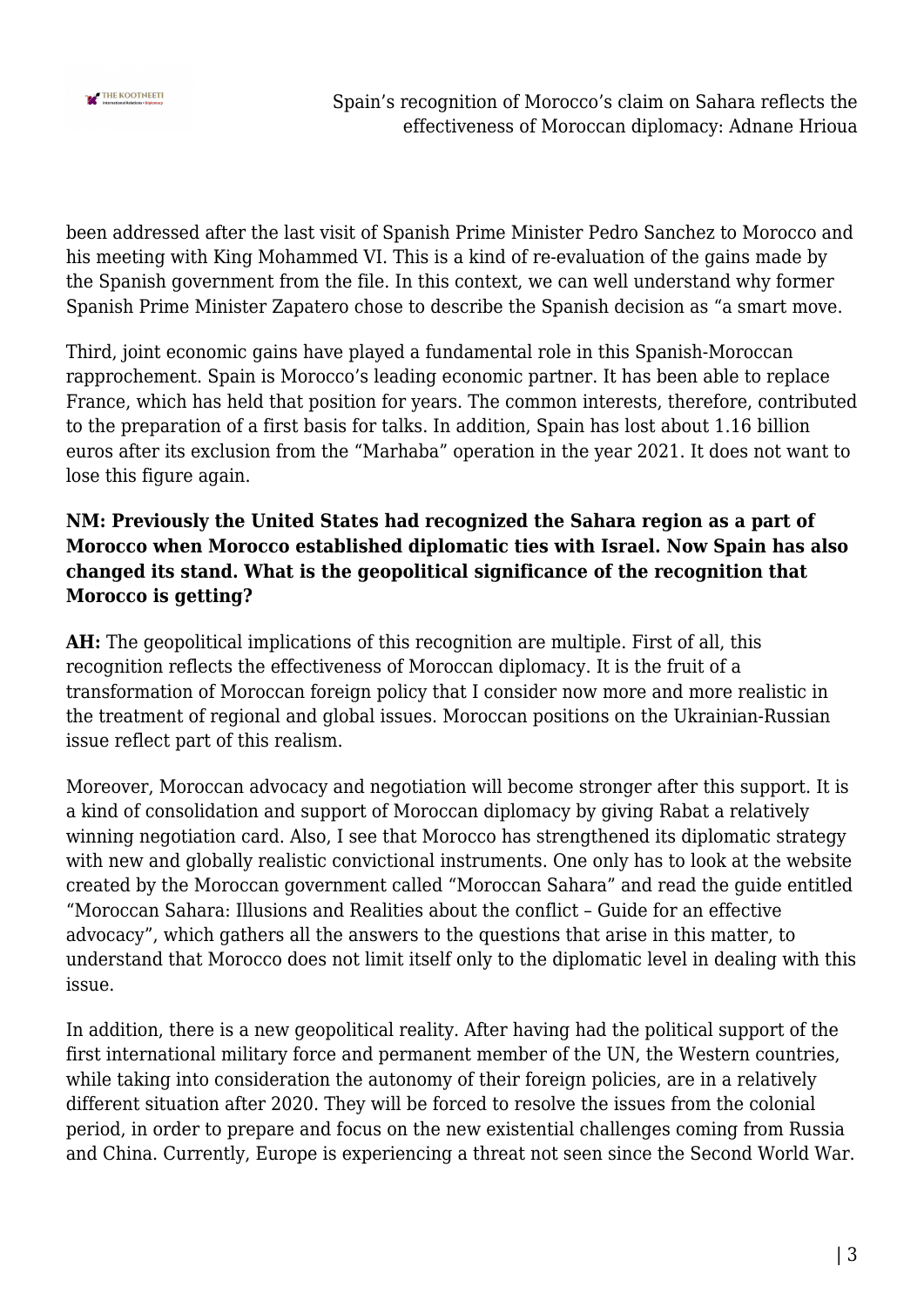

Spain's recognition of Morocco's claim on Sahara reflects the effectiveness of Moroccan diplomacy: Adnane Hrioua

The United States, since the recognition of the Moroccanity of the Sahara, is changing its "classic" and "traditional" attitudes towards a series of issues by reclassifying geopolitical priorities after the health crisis and the increase in the Russian military and Chinese economic threats. And to do this, Washington must "close" old global political issues.



**NM: What is Morocco's stand on MINURSO established by the Security Council Resolution 690 in 1991? Further, the Security Council adopted Resolution 2285 in 2016 calling for greater political will between the parties (Morocco and the POLISARIO Front) to conduct more intensive and substantive negotiations. In 2021, by adopting Resolution 2602, the UN decided to extend the mandate of MINURSO until October 31, 2022. Does recognition of Morocco's claims by individual countries override the relevance of the Security Council's resolutions?**

**AH:** Morocco is committed to full and permanent respect for international law and UN institutions. The decisions taken by the states do not, to my knowledge, go beyond the legal and administrative framework given to Morocco by international law. I believe that these states see in the Moroccan proposal a kind of realism in its application. For this reason, they have chosen to support its position.

#### **NM: Morocco and Spain have had their share of differences – whether over the**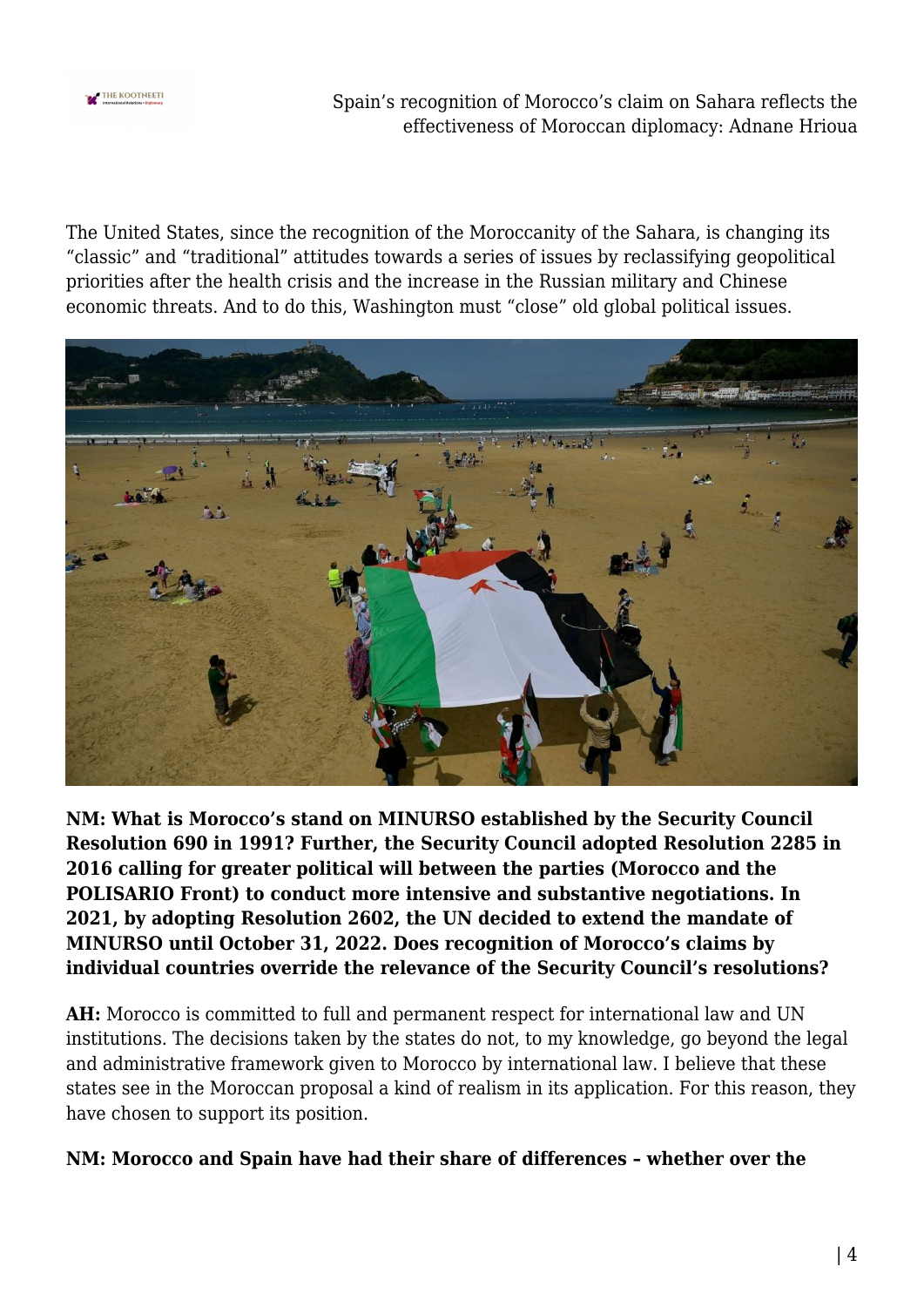

### **Sahara region, the issue of migrants or the demarcation of the territorial waters and Special Economic Zones. Do you think Spain's recognition of Morocco's claim over the Sahara region would lead to improvement in the Morocco-Spain ties?**

**AH:** Certainly, the explicit recognition and the exchange of high-level letters, as well as the official visits, declare, all of them, a beginning of a new phase in the bilateral relations after a period of deep crisis. Rabat is ready, after having had the political support of Spain, to discuss in detail the migration file and the economic matter with Madrid. It is enough to read the full text of the joint statement adopted at the end of the talks between King Mohammed VI and Spanish Prime Minister Pedro Sánchez to understand perfectly that the two countries have decided to end the crisis by opening a new page in diplomatic relations. It may take some time to put in place this comprehensive agreement that meets the expectations of both parties, but, keeping this favourable political framework, arriving at a balance and finding a consensus represents the nearest scenario.

## **NM: Will Ceuta and Melilla cease to be a bone of contention between Morocco and Spain?**

**AH:** In 2002, King Mohammed VI, as head of state and leader of Moroccan foreign policy, made it clear in his throne speech that "*Morocco has been asking Spain since its independence to end its occupation of Ceuta, Melilla and the neighbouring usurped islands in the north of the Kingdom*". And during the recent crisis between the two countries, the former head of the Moroccan government Saad Dine El Otmani stated in a clear way that Morocco will one day open the file of Ceuta and Melilla, which led to the call of the Moroccan ambassador by Madrid, which in turn supported the official vision of the Moroccan state.

In fact, the issue of Ceuta and Melilla is a thorny issue. It may be that some analysts see that Morocco gives much more importance to the Sahara issue than to Ceuta and Melilla, but in reality, and from a personal vision, Morocco has concentrated and centralized its efforts currently on the Sahara issue. It is unfavourable for Moroccan diplomacy, in the current context, to open two subjects that are different in status and converge in history. For this reason, I see that Spain's recognition of Morocco's sovereignty over the Sahara does not mean the end of the subject of the North. King Mohammed VI was clear in his statement, and Morocco has not given up Ceuta and Melilla. It has only changed its strategy.

On the other hand, we should take into account the political context in the analysis of this issue. In other words, considering the current political context, the issue does not represent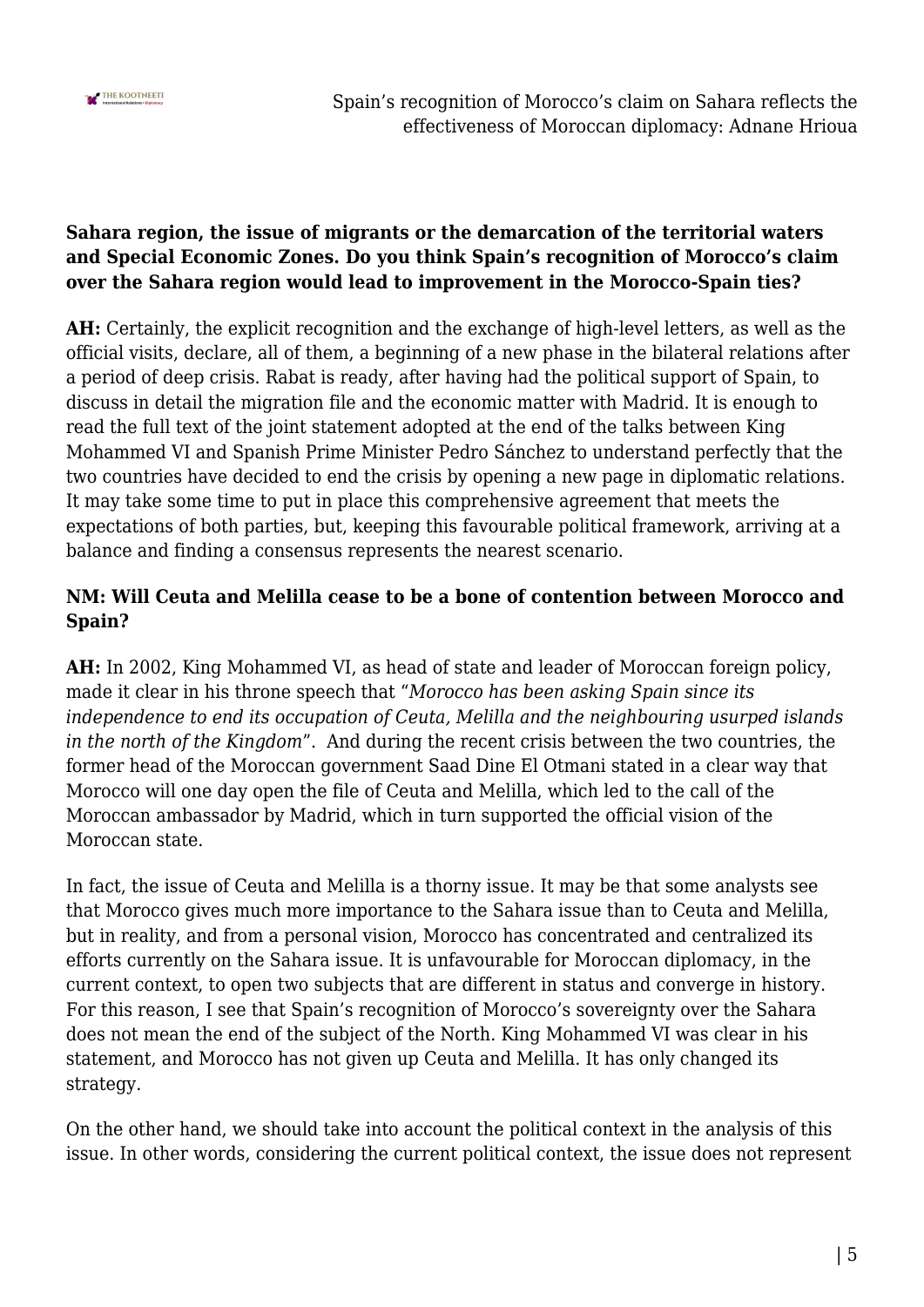

an apparent point of disagreement, but when the context changes, the Moroccan leader will not hesitate to declare that the matter represents a question of sovereignty of the Moroccan state. As a result, the issue will always be on the table of the Moroccan administration.

## **NM: Algeria cut diplomatic ties with Morocco in November 2021. What will be the ramifications of Spain's move on the relations between the two North African neighbours?**

**AH:** Applying the logic of the Sahara file, the rapprochement between Rabat and Madrid means, in return, a kind of distancing between Algiers and Madrid. Normally, the Spanish decision to recognize the Moroccanity of the Sahara should not impact Algeria, since the official Algerian discourse insists on its neutrality vis-à-vis the issue. Political practice, however, reveals the opposite. The sometimes illicit, and most explicit, support of the Polisario shows that Algeria is a key player that must engage in the negotiation process in order to reach a comprehensive agreement on this matter. In this sense, Spain's acceptance of Ghali as a host has demonstrated that Madrid is on the side of the Algeria-Polisario clan. Today, after the Spanish recognition of the Moroccanity of the Sahara, Algeria immediately called its ambassador to Spain as a kind of refusal of this strategic move.

I think that the relations between Morocco and Algeria currently go beyond the Moroccan Sahara issue. It is a political confrontation of two regimes that started since the independence era. If we analyze the Algerian political discourse since the presidency of Houari Boumediene until the period of Abdelmadjid Tebboune, we will notice that the Sahara issue is the result, not the cause, of a deep divergence between Morocco and Algeria. In this regard, it should be mentioned that this decision to break off diplomatic relations was taken unilaterally by Algeria. The latter accused Morocco of interfering in Algeria's internal affairs. Certainly, it remains an unverifiable political discourse, but it hides, in reality, a deep crisis between the two states that goes beyond the Moroccan Sahara issue.

# **NM: What would be the impact on the energy supply from North Africa to Europe through Spain?**

**AH:** After the shutdown of the gas pipeline between Algeria and Europe through Morocco, Rabat has embarked on a process of securing an energy alternative. First, it is concluding an agreement with Spain to allow Morocco to use a Spanish regasification plant in the process of receiving gas through the Maghreb pipeline. Secondly, it is currently trying to accelerate the process of finalizing the gas pipeline between Morocco and Nigeria, which will meet a large part of Spain's energy needs. Thus, the Moroccan-Spanish rapprochement